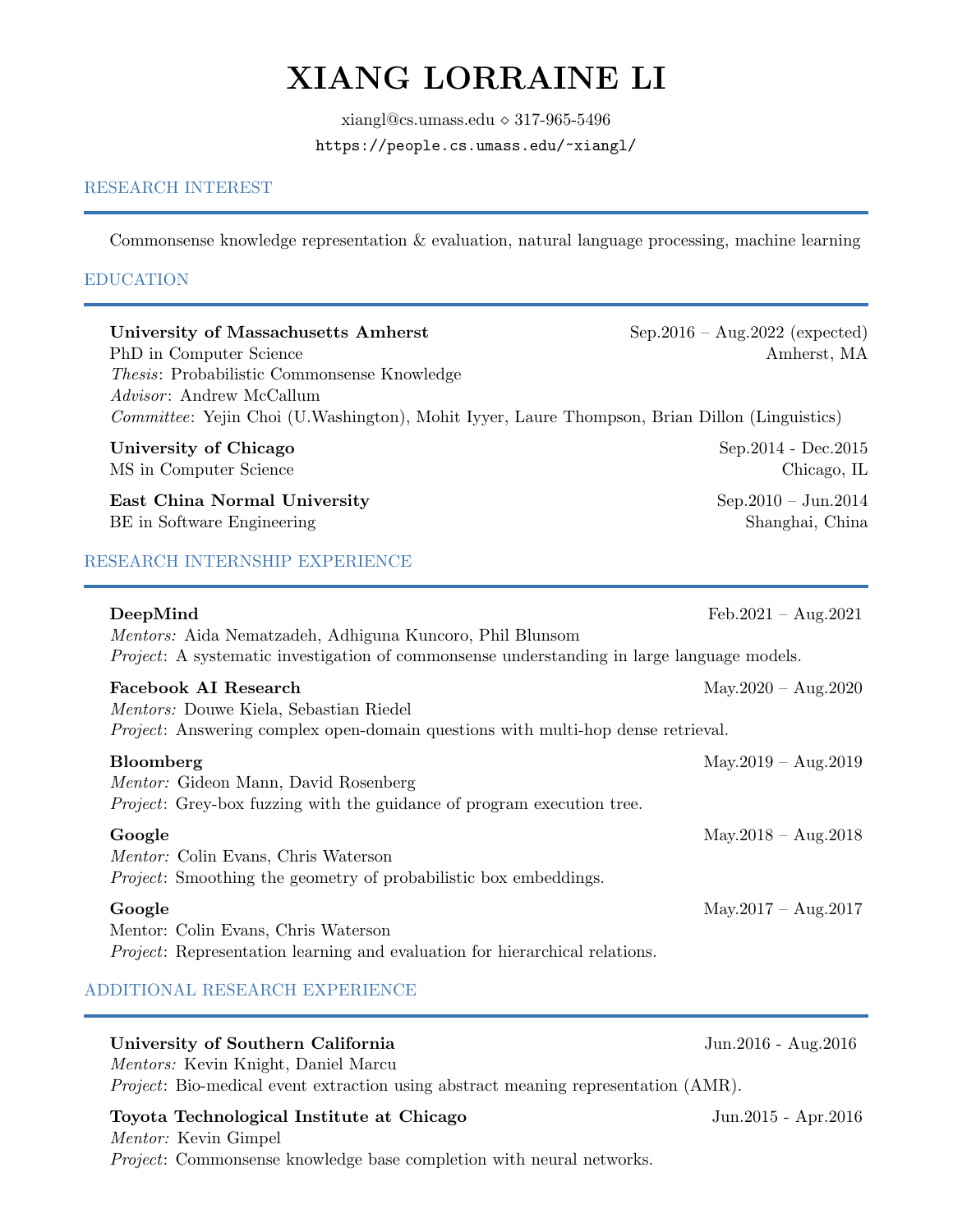| Head Teaching Assistant, UMass Amherst                                                                                                                                      | Jan. 2021 - May. 2021 |
|-----------------------------------------------------------------------------------------------------------------------------------------------------------------------------|-----------------------|
| <i>Course:</i> Advanced Data Science with Projects (COMPSCI 696DS)                                                                                                          |                       |
| • Coordinated with industry mentors from 12 companies (e.g Google, Adobe) on 23 projects.                                                                                   |                       |
| • Gave lectures to over 70 students including course overview and research method strategies.                                                                               |                       |
| • Hosted weekly TA hours, and provided feedback for each project throughout the course.                                                                                     |                       |
| • Projects results in 8 publications in top-tier conferences and workshops (e.g EMNLP, NeurIPS).                                                                            |                       |
| Guest Lecture, UMass Amherst<br>Course: Advanced Natural Language Processing (COMPSCI 685, MS/PhD level)                                                                    | Nov.2020              |
| Guest Lecture, Johns Hopkins University<br>Course: Artificial Intelligence (EN.601.464, BS level)                                                                           | Nov.2020              |
| Team Mentor, UMass Amherst<br><i>Course:</i> Advanced Data Science with Projects (COMPSCI 696DS)                                                                            | 2018, 2019, 2020      |
| • 2018 with Google project: Hypernym data collection with sentence as context.                                                                                              |                       |
| • 2019 with Google project: Probabilistic embeddings on taxonomies in recommendation system.<br>• 2020 with IBM project: Natural language inference for question answering. |                       |
| Teaching Assistant, East China Normal University<br>Course: Android Game Design                                                                                             | Nov.2013              |
| <b>PUBLICATIONS</b>                                                                                                                                                         |                       |

- [1] Xuelu Chen<sup>\*</sup>, Michael Boratko<sup>\*</sup>, Muhao Chen, Shib Sankar Dasgupta, Xiang Lorraine Li, Andrew McCallum. "Probabilistic Box Embeddings for Uncertain Knowledge Graph Reasoning." Annual Conference of the North American Chapter of the Association for Computational Linguistics (NAACL), 2021.
- [2] Anshuman Mishra, Dhruvesh Patel, Aparna Vijayakumar, Xiang Lorraine Li, Pavan Kapanipathi, Kartik Talamadupula. "Looking Beyond Short-Premise Natural Language Inference for Downstream Tasks." Annual Conference of the North American Chapter of the Association for Computational Linguistics (NAACL), 2021.
- [3] Shib Sankar Dasgupta, Xiang Lorraine Li, Michael Boratko, Dongxu Zhang, Andrew McCallum. "Box-To-Box Transformations for Modeling Joint Hierarchies." The Sixth Workshop on Representation Learning for NLP at ACL (ACL WS), 2021.
- [4] Wenhan Xiong\*, Xiang Lorraine Li\*, Srini Iyer, Jingfei Du, Patrick Lewis, William Yang Wang, Yashar Mehdad, Wen-tau Yih, Sebastian Riedel, Douwe Kiela, Barlas O˘guz. "Answering Complex Open-Domain Questions with Multi-Hop Dense Retrieval." Ninth International Conference on Learning Representations (ICLR), 2021.
- [5] Shib Sankar Dasgupta<sup>∗</sup> , Michael Boratko<sup>∗</sup> , Dongxu Zhang, Luke Vilnis, Xiang Lorraine Li, Andrew McCallum. "Improving Local Identifiability in Probabilistic Box Embeddings." Thirtyfourth Conference on Neural Information Processing Systems (NeurIPS), 2020.
- [6] Anshuman Mishra<sup>∗</sup> , Dhruvesh Patel<sup>∗</sup> , Aparna Vijayakumar<sup>∗</sup> , Xiang Lorraine Li, Pavan Kapanipathi, Kartik Talamadupula. "Reading Comprehension as Natural Language Inference: A Semantic Analysis." The 9th Joint Conference on Lexical and Computational Semantics (\*SEM), 2020.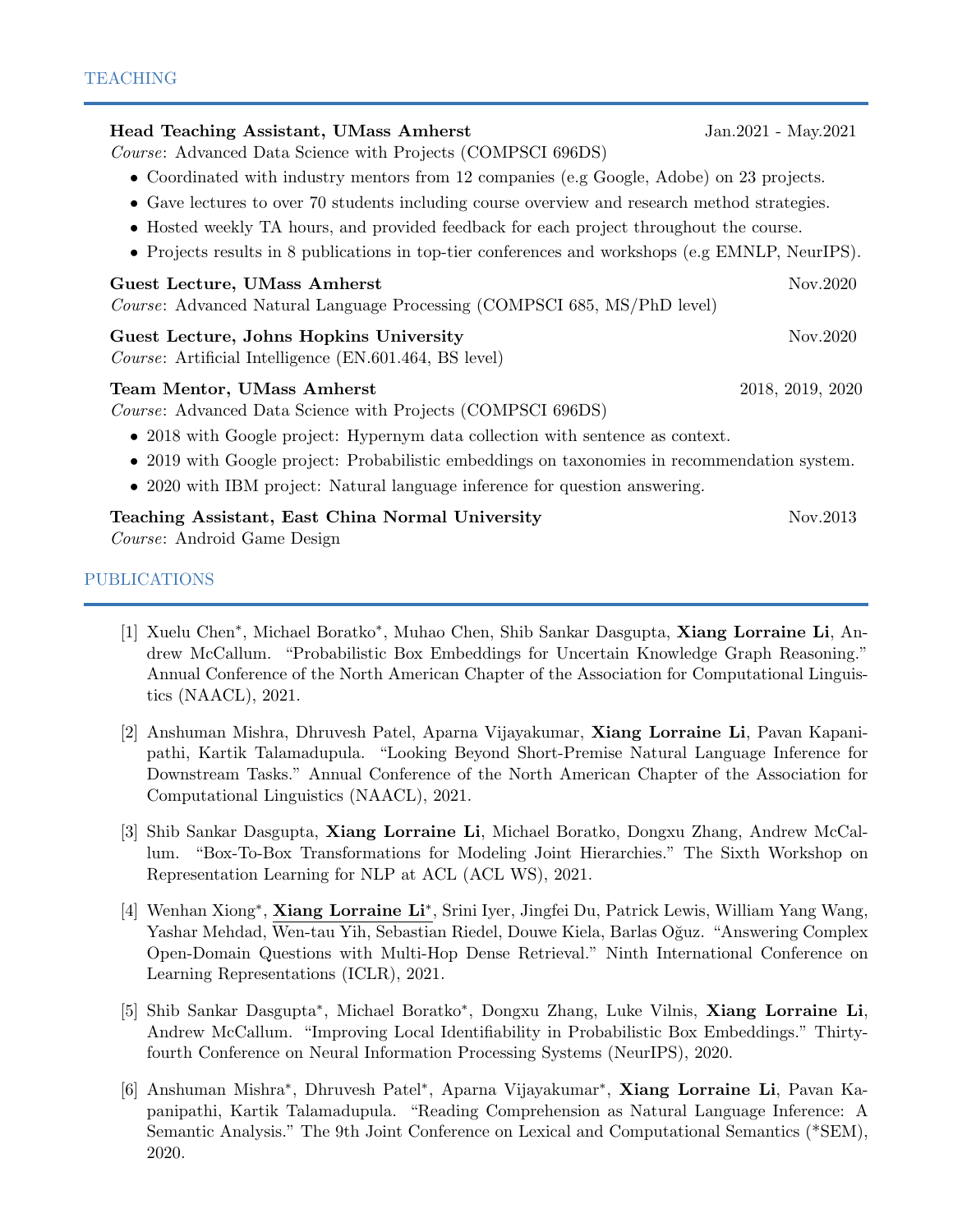- [7] Michael Boratko\*, Xiang Lorraine Li\*, Tim O'Gorman\*, Rajarshi Das\*, Dan Le, Andrew Mc-Callum. "ProtoQA: A Question Answering Dataset for Prototypical Common-Sense Reasoning." The 2020 Conference on Empirical Methods in Natural Language Processing (EMNLP), 2020.
- [8] Dhruvesh Patel<sup>\*</sup>, Shib Sankar Dasgupta<sup>\*</sup>, Michael Boratko, Xiang Li, Luke Vilnis, Andrew Mc-Callum "Representing joint hierarchies with box embeddings." Automated Knowledge Base Construction (AKBC), 2020.
- [9] Xiang Li<sup>\*</sup>, Luke Vilnis<sup>\*</sup>, Dongxu Zhang, Michael Boratko, Andrew McCallum "Smoothing the Geometry of Probabilistic Box Embeddings.", International Conference on Learning Representations (ICLR) 2019. Oral presentation. 1.5%
- [10] Luke Vilnis<sup>\*</sup>, Xiang Li<sup>\*</sup>, Shikhar Murty, Andrew McCallum "Probabilistic Embedding of Knowledge Graphs with Box Lattice Measures.", The Annual Meeting of the Association for Computational Linguistics (ACL), 2018.
- [11] Xiang Li, Luke Vilnis, Andrew McCallum "Improved Representation Learning for Predicting Commonsense Ontologies.", Workshop on Deep Structured Prediction, International Conference on Machine Learning (ICML WS), 2017.
- [12] Xiang Li, Aynaz Taheri, Lifu Tu, Kevin Gimpel, "Commonsense Knowledge Base Completion.", The Annual Meeting of the Association for Computational Linguistics (ACL), 2016.
- [13] Xiang Li, Xiaoyang Xu, Tanu Malik "Interactive provenance summaries for reproducible science.", e-Science, 2016 IEEE 12th International Conference on, 355-360. (IEEE), 2016
- ∗ Equal Contribution

## PUBLICATIONS (PRE-PRINTS)

- [1] Jack W. Rae, Sebastian Borgeaud, Trevor Cai, Katie Millican, Jordan Hoffmann, Francis Song, John Aslanides, Sarah Henderson, Roman Ring, Susannah Young, Eliza Rutherford, Tom Hennigan, Jacob Menick, Albin Cassirer, Richard Powell, George van den Driessche, Lisa Anne Hendricks, Maribeth Rauh, Po-Sen Huang, Amelia Glaese, Johannes Welbl, Sumanth Dathathri, Saffron Huang, Jonathan Uesato, John Mellor, Irina Higgins, Antonia Creswell, Nat McAleese, Amy Wu, Erich Elsen, Siddhant Jayakumar, Elena Buchatskaya, David Budden, Esme Sutherland, Karen Simonyan, Michela Paganini, Laurent Sifre, Lena Martens, Xiang Lorraine Li, Adhiguna Kuncoro, Aida Nematzadeh, Elena Gribovskaya, Domenic Donato, Angeliki Lazaridou, Arthur Mensch, Jean-Baptiste Lespiau, Maria Tsimpoukelli, Nikolai Grigorev, Doug Fritz, Thibault Sottiaux, Mantas Pajarskas, Toby Pohlen, Zhitao Gong, Daniel Toyama, Cyprien de Masson d'Autume, Yujia Li, Tayfun Terzi, Vladimir Mikulik, Igor Babuschkin, Aidan Clark, Diego de Las Casas, Aurelia Guy, Chris Jones, James Bradbury, Matthew Johnson, Blake Hechtman, Laura Weidinger, Iason Gabriel, William Isaac, Ed Lockhart, Simon Osindero, Laura Rimell, Chris Dyer, Oriol Vinyals, Kareem Ayoub, Jeff Stanway, Lorrayne Bennett, Demis Hassabis, Koray Kavukcuoglu, Geoffrey Irving. "Scaling Language Models: Methods, Analysis & Insights from Training Gopher."
- [2] Xiang Lorraine Li, Adhiguna Kuncoro, Cyprien de Masson d'Autume, Phil Blunsom, Aida Nematzadeh. "A Systematic Investigation of Commonsense Understanding in Large Language Models."
- [3] Shib Sankar Dasgupta, Michael Boratko, Shriya Atmakuri, Xiang Lorraine Li, Dhruvesh Patel, Andrew McCallum. "Word2Box: Learning Word Representation Using Box Embeddings"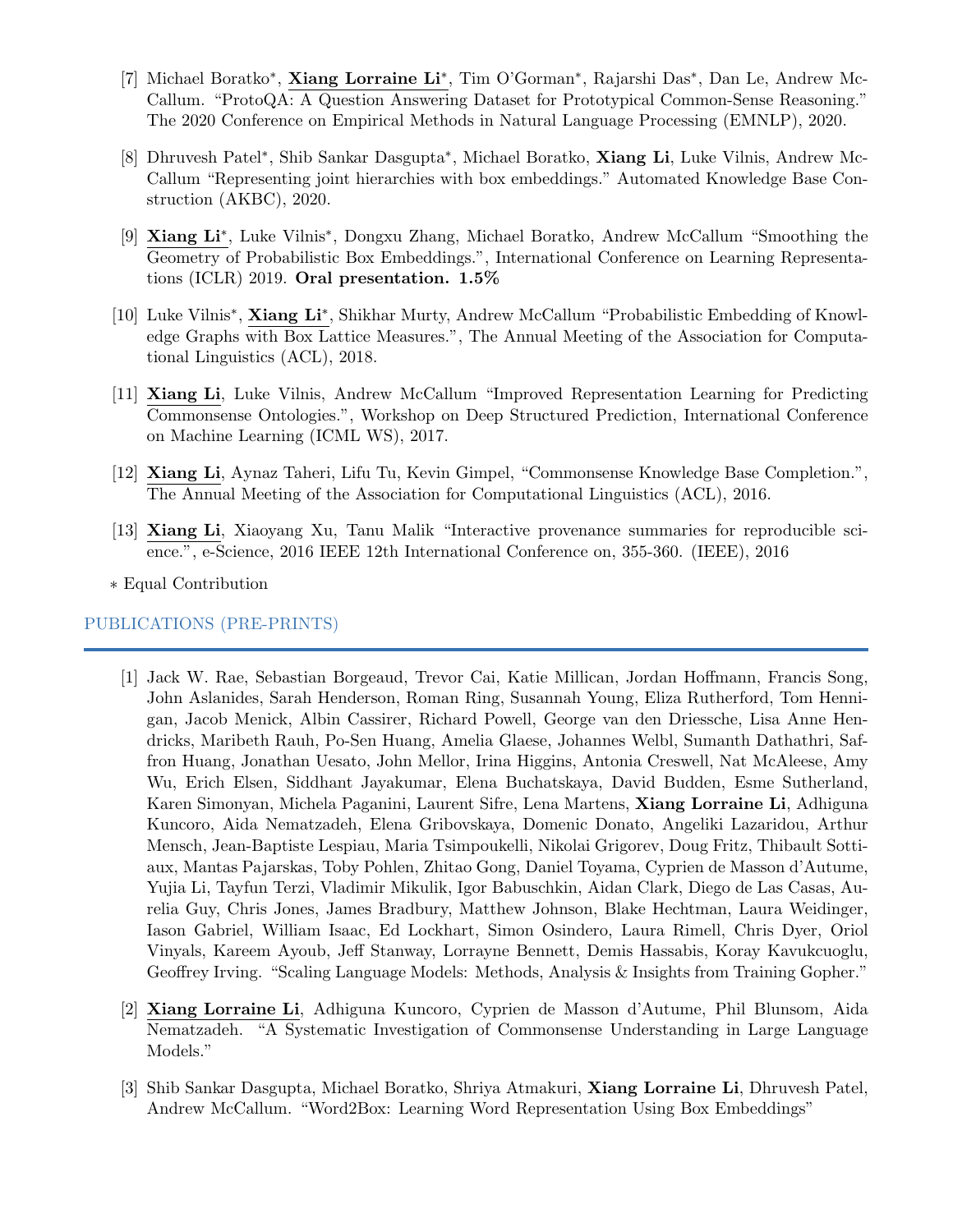#### Workshop Organizer:

[The 7th workshop on Representation Learning for NLP at ACL 2022.](https://sites.google.com/view/repl4nlp2022/home?authuser=0) [Workshop on Commonsense Representation and Reasoning at ACL 2022.](https://csrr-workshop.github.io/) [workshop on Commonsense Reasoning and Knowledge Bases at AKBC 2021.](https://akbc-cskb.github.io/)

## Reviewer:

ACL Rolling Review: 2021—present NAACL: 2019, 2021 ACL: 2019, 2020, 2021  $AKBC: 2019, 2020, 2021$ EMNLP: 2019, 2020, 2021 AAAI: 2020, 2021 AACL: 2020 CoNLL: 2020 Sets & Partitions Workshop at NeurIPS: 2019 The Workshop on Representation Learning for NLP at ACL: 2020, 2021 The 10th Joint Conference on Lexical and Computational Semantics (\*SEM): 2021

## Student Volunteer:

NAACL 2016, NeurIPS 2017

## OUTREACH

## Mentor for Underrepresented CS PhD Applicants, UMass Amherst, 2020 2021

Mentored four PhD applicants in the 2020 and 2021 PhD application season. I provided feedback on their application materials (CV, SoP etc) and a one-on-one call to answer any questions.

#### Mentor for Junior TA, UMass Amherst, 2020

As the senior TA, I provided communication, teaching, and grading guidance to junior TA.

#### Panelist in CS Woman PhD/PostDoc Panel, UMass Amherst, 2019

Joined CS woman panel discussion for master students at CICS, UMass Amherst about PhD program.

#### PhD Candidate Host, UMass Amherst, 2018 2019 2020

Volunteered to be the graduate student Candidate Friday host in 2018, 2019, 2020. I was the primary contact for the candidates and provided housing for them during their visit.

#### High School Tutor, East China Normal University, 2010

Tutored two high school students for a math class.

## RESEARCH MENTORING

I approached students with project proposals outlined by myself, interviewed them when there were multiple student candidates, and selected the most suitable one for the project. Once the mentormentee relationship is established, I met with students at least once a week (mostly twice a week) to resolve any project questions. I also assisted students with their course projects and any other questions they encountered.

#### Shib Sankar Dasgupta 2019-present

PhD Student UMass Amherst Project: Probabislitic box embeddings and its applications.